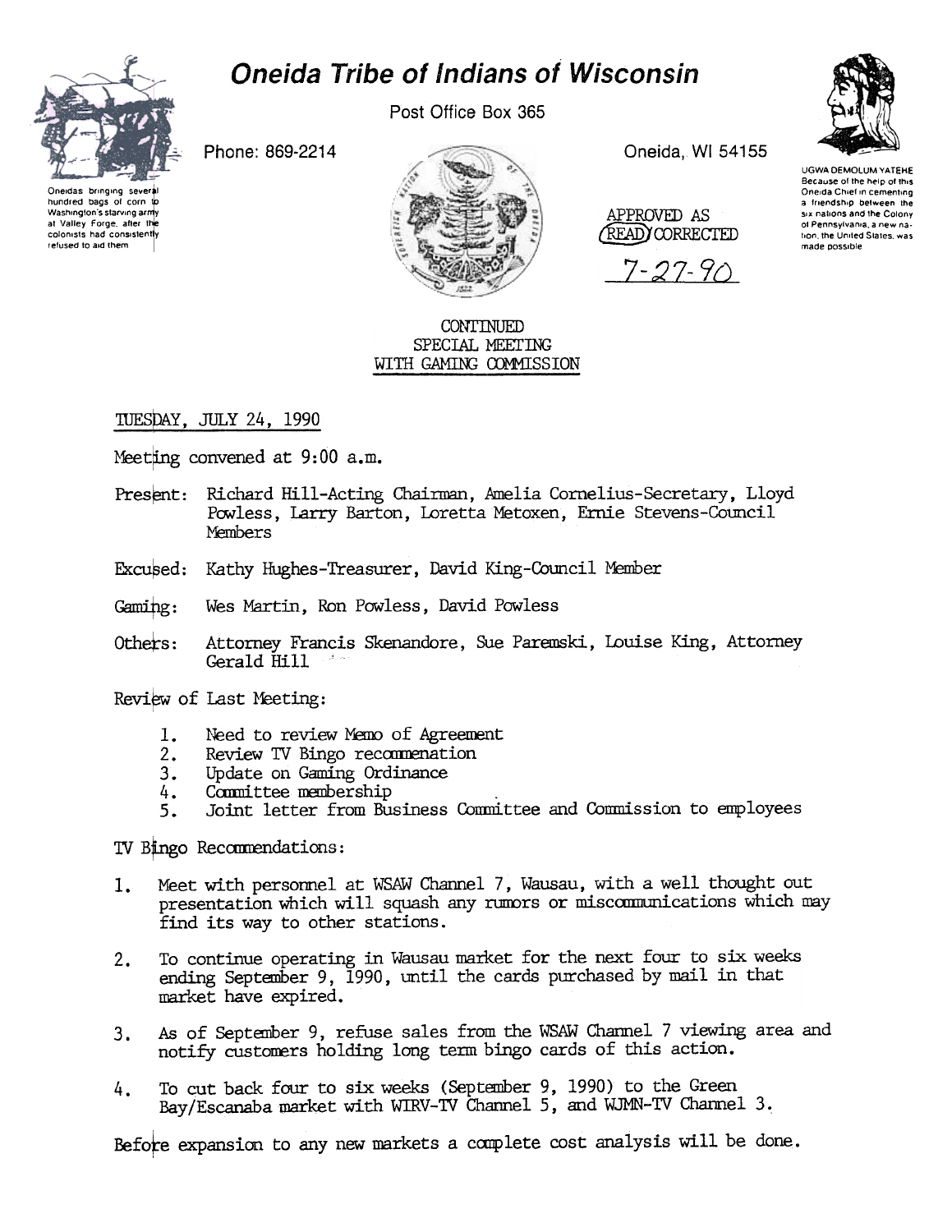ONE TO TRIBE OF INDIANS OF WISCONSIN SPECIAL MEETING - JULY 24, 1990 Page 2

Cost to continue operations in Green Bay/Escanaba markets.

Green Bay Market Weekly Expenses

| Talent (Jim King)                      | \$325.00    |
|----------------------------------------|-------------|
| Airtime (WFRV-TV Channel 5)            | 775.00      |
| VDL Producer/Director/Video Directions | 2,500,00    |
| <b>WLUK Technical Production</b>       | 1,700.00    |
| Indirect Expenses                      | 4,700.00    |
|                                        | \$10,000.00 |

Green Bay Market Weekly Revenues

Averlage Green Bay/Weekly Sales \$13,000.00

Total Profit \$ 3,000.00

Commission has reviewed and approved the recommodation but still waiting for a legal opinion.

Dave Powless felt that the budget is covering existing costs and would like to shave costs. Larry Barton feels that changes could be made and the Tribe do in-bouse production and provide the talent. Wes feels taht tribal members could be trained to do the production. Further discussion on decision to continue. Rick Hill requested Francis Skenandore to provide a legal recommendation to the Business Committee on the retention of TV Bingo. He also recommended weekly review of the TV budget to watch the receipts show a profit or loss.

Reivew of Memorandum of Agreement:

Discussion on various points and changes made in  $12$ , and the addition of point 18. I

Ernie Stevens moved to adopt the Memorandum of Agreement as follows:

## MEMORANDUM OF AGREEMENT

WHEREAS, the Oneida General Tribal Council and the Oneida Business Committee have approved the recommendations of the Bingo Investigative Commission, regarding the regulation, management and administration of the gaming oper tions of the Tribe, and \$ , the Oneida General Tribal Council has subsequently approved the

"Guidelines For Implementation of Gaming Recommendations", on January 8, 1990, such guidelines constituting a policy statement of the Tribe, and

' the Oneida Business Carmittee desires that the Oneida Gaming Commission be placed in full charge of the Oneida Gaming Operations through delegations of authority to the Gaming Manager, and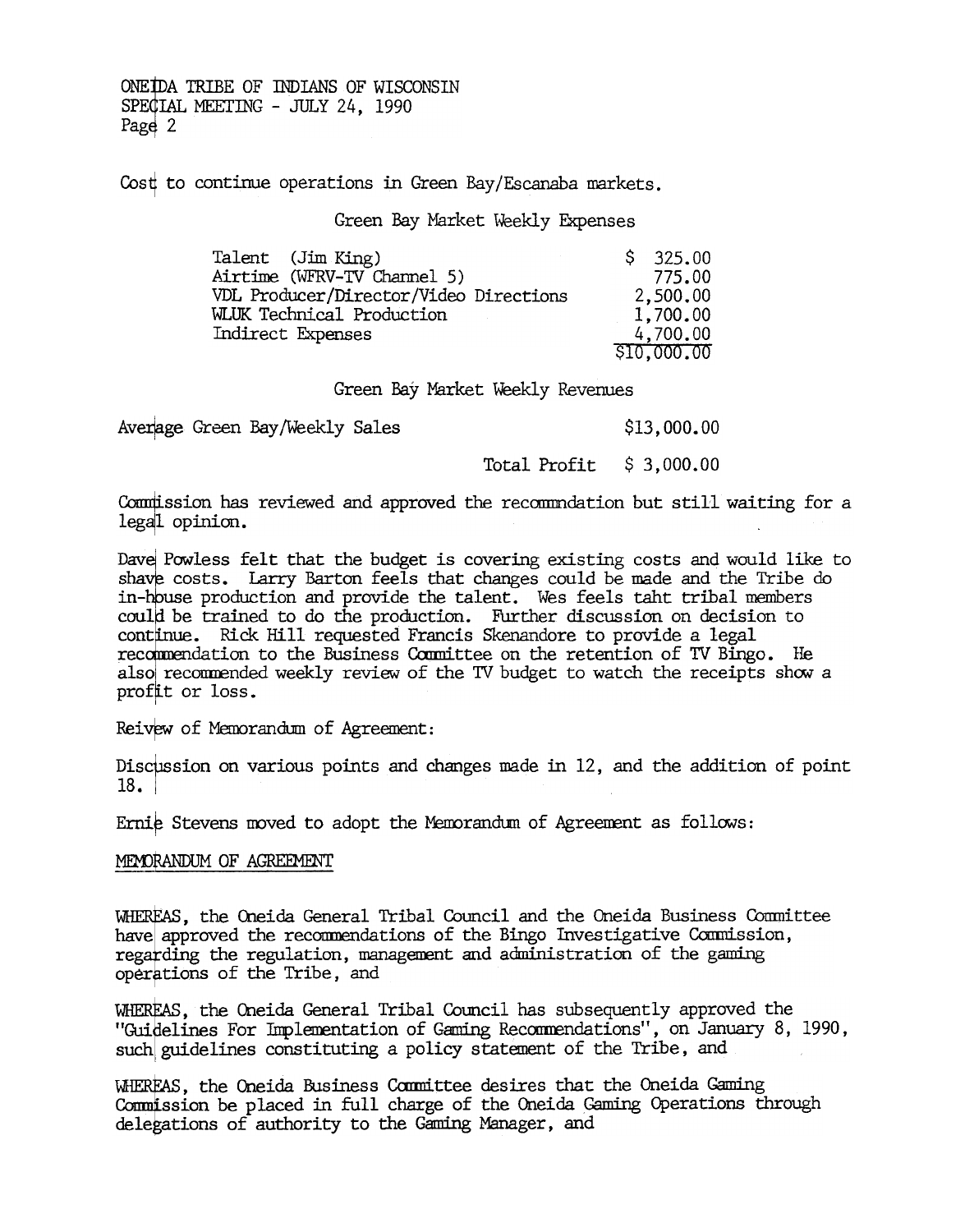ONE TO TRIBE OF INDIANS OF WISCONSIN SPECIAL MEETING - JULY 24, 1990 Page 3

MEMORANDUM OF AGREEMENTS (Continued)

WHEREAS, the Oneida Gaming Commission shall be in charge of the administration, oversight, and evaluation of management, operations, plans, budgets, regulations, and procedures of the gaming enterprises, subject to the Oneida Gaming Ordinance, and

WHEREAS, the Oneida Business Committee must retain certain constitutional and governmental responsibilities as delegated by the Oneida General Tribal Council, and

WHEREAS, the Oneida Business Committee desires that a "memorandum of Agreement" be entered into between themselves and the Oneida Gaming Commission, and

NOW THEREFORE BE IT RESOLVED: that the following terms and conditions meet the criteria set forth by the Oneida General tribal Council for the "Memprandum of Agreement" above described:

THIS MEMORANDUM OF AGREEMENT is entered into this 24th day of July 1990, between the ONEIDA BUSINESS COMMITTEE, hereafter referred to as the COMMITTEE, and the ONEIDA GAMING COMMISSION, hereafter referred to as the COMMISSION, agree to abide, respect and follow the following provisions:

- 1. The COMMISSION and the Gaming Manager shall be directed by the "Guidelines For Implementation of Gaming Recommendations", including its amendments.
- $2.$ The COMMISSION shall abide by all provisions of the Oneida Gaming Ordinance.
- 3. The Tribal Attorney shall be designated as the legal representative of the Tribe regarding the interpretation of the provisions enclosed herein. The Tribal Attorney shall assist the COMMISSION and the COMMITTEE in amending the Oneida Gaming Ordinance in order to comply with General Tribal Council and COMMITTEE recommendations.
- The COMMITTEE shall provide the operating and capital budgets, with 4. variances for fiscal year 1989-90, to the COMMISSION and the Gaming Manager.
- The Gaming Manager and the Commission shall not exceed its annual  $5.$ approved budget unless otherwise provided for by the COMMISSION and the COMMITTEE. The gaming manager shall be responsible for conducting an analysis of monthly and "year to date" profit and loss statements; reporting all variances to COMMISSION.
- The COMMISSION shall define the specific operating authorities and  $6.$ responsibilities of the Gaming Manager, and shall do so in a written document which may be in the form of a formal performance contract.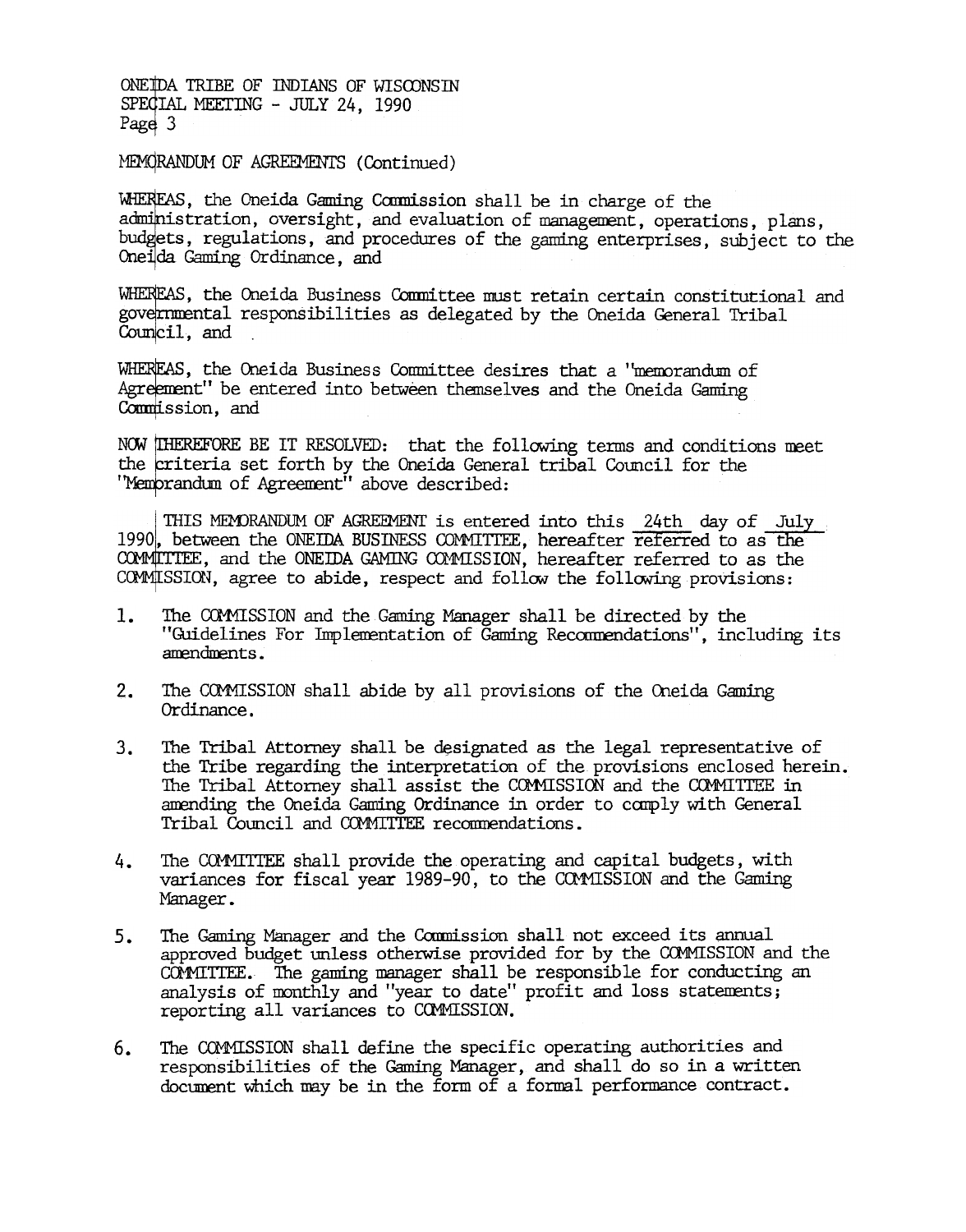ONE IDA TRIBE OF INDIANS OF WISCONSIN SPECIAL MEETING - JULY 24, 1990 Page 4

MEMORANDUM OF AGREEMENT (Continued)

The COMMISSION and the Gaming Manager shall present to the COMMITTEE no later than September 1, 1990, a Business Plan for review and approval. The approved Business Plan shall then be presented at a General tribal Council neeting called for that purpose for final approval prior to October 1,1990.

- 8. Any contracts for services over \$3, 000 shall be approved by the COMMISSION, provided that such expenditure is in the approved budget. In the event that such contract or expenditure is in excess of the tribe's approved budget, the COMMISSION must first obtain approval from the COMMITTEE by resolution.
- 9 All revenues in the form of cash receipts or otherwise shall be deposited at locations and in accounts designated by the COMMITTEE. The operating budget including cash on hand shall be supplied to the Gaming Manager through a system of cash transfer designated by COMMITTEE.
- 10. Disputes between the COMMITTEE and the COMMISSION shall be resolved in a joint neeting at the request of either party in writing addressed to the Chairman of the COMMITTEE and the COMMISSION.
- Procurement Manual.
- 11. All ganing experiments and purchasing shall comply with the Tribal Procurrement Memal,<br>
12. The jurisdiction, supervision and functions of Public Safety as rother to the gaming operations shall be retained by the COMMI 12. The jurisdiction, supervision and functions of Public Safety as related to the gaming operations shall be retained by the COMMITTEE. Any such policies, procedures, or supervisory conditions shall be evaluated by the COMMISSION and submitted to the COMMITTEE for further consideration in its business plan.
	- The Internal Auditor shall be accessible to the COMMISSION to carry out its responsibilities under existing Oneida Tribal law
	- Criminal Investigations shall be tmdertaken confidentially to protect the integrity of Tribal and Outside law enforcement. b)
	- 13. The supervision of employees is provided for in the "Tribal Personnel Policies and Procedures". The gaming operations may provide for a separate systen as provided for in Article VII of the policies and procedures manual.
	- 14. All requests to the COMMITTEE shall be in writing, addressed to the Tribal Chairman.
	- 15. The COMMISSION has the right to its own legal counsel.
	- 16. The COMMISSION shall submit all minutes of all meetings in writing to the Tribal Secretary on a quarterly basis.
	- 17. The Memorandum of Agreement shall not be amended except by the mutual agreement of the COMMISSION and the COMMITTEE or as directed by the Oneida General Tribal Council.